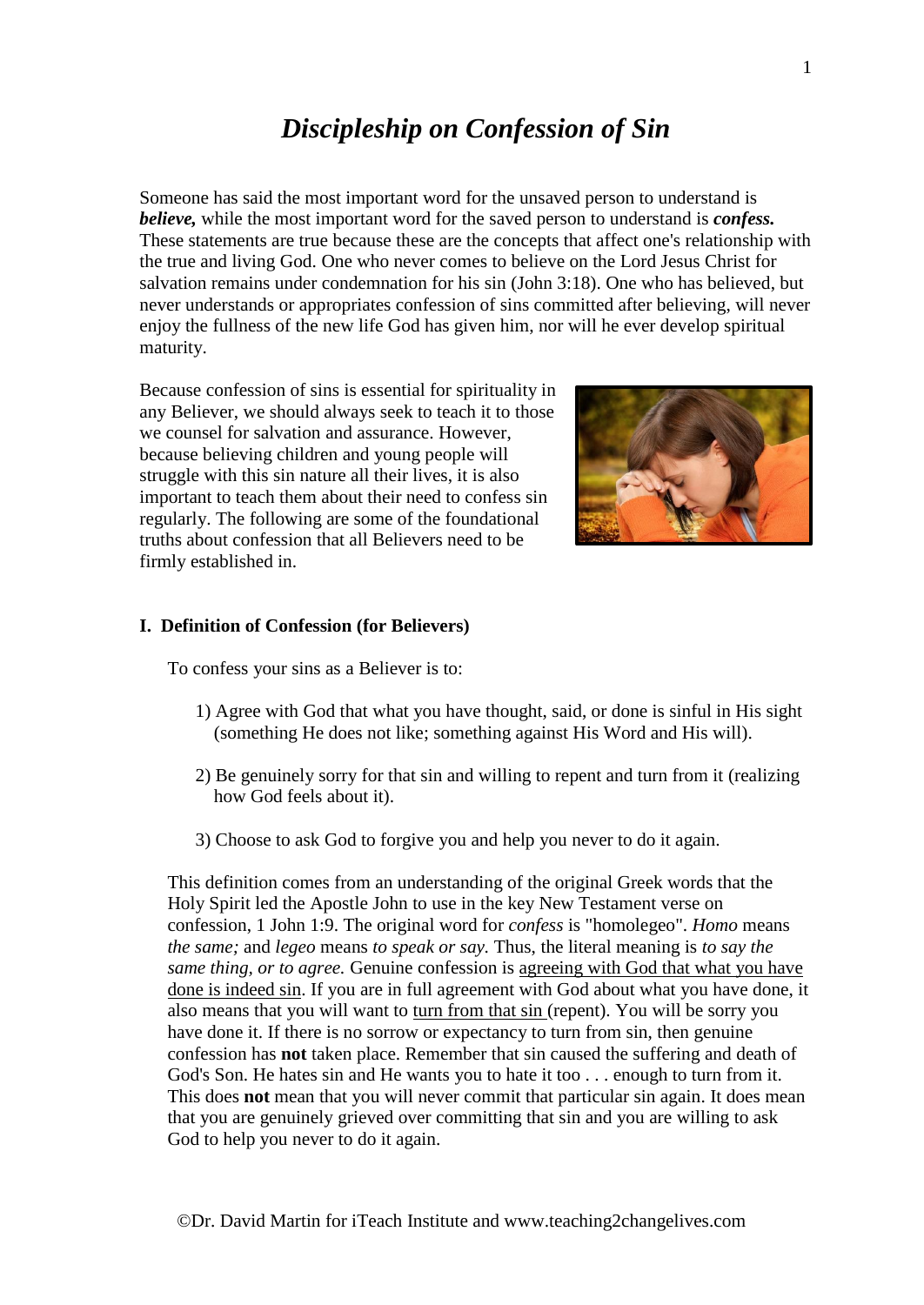## **II. Key Verses on Confession of Sin**

A. 1 John 1:9



*"If we confess our sins, He is faithful and just to forgive us our sins and to cleanse us from all unrighteousness."*

- What does it mean to confess your sins?  $\rightarrow$
- $\rightarrow$ What does "forgiveness" mean?  $\rightarrow$
- Who do we confess our sins to?  $\rightarrow$
- B. Psalm 19:12 (a Psalm of David)

*"Who can understand his errors? Cleanse me from secret faults."*

• Why might a person not understand all his errors?  $\rightarrow$ 

 $\bullet$ Why should we ask forgiveness for "secret faults"?  $\rightarrow$ 

C. Psalm 32:5 (a Psalm of David)



*"I acknowledged my sin to You, and my iniquity I have not hidden. I said, 'I will confess my transgression to the Lord,' and You forgave the iniquity of my sin."*

• Why should you acknowledge your sins to a God who knows everything?  $\rightarrow$ 

• When are you for given of your sins?  $\rightarrow$ 

D. Proverbs 28:13



*"He who covers his sins will not prosper, but whoever confesses and forsakes them will have mercy."*

 $*$ How do people try to "cover" their sins?  $\rightarrow$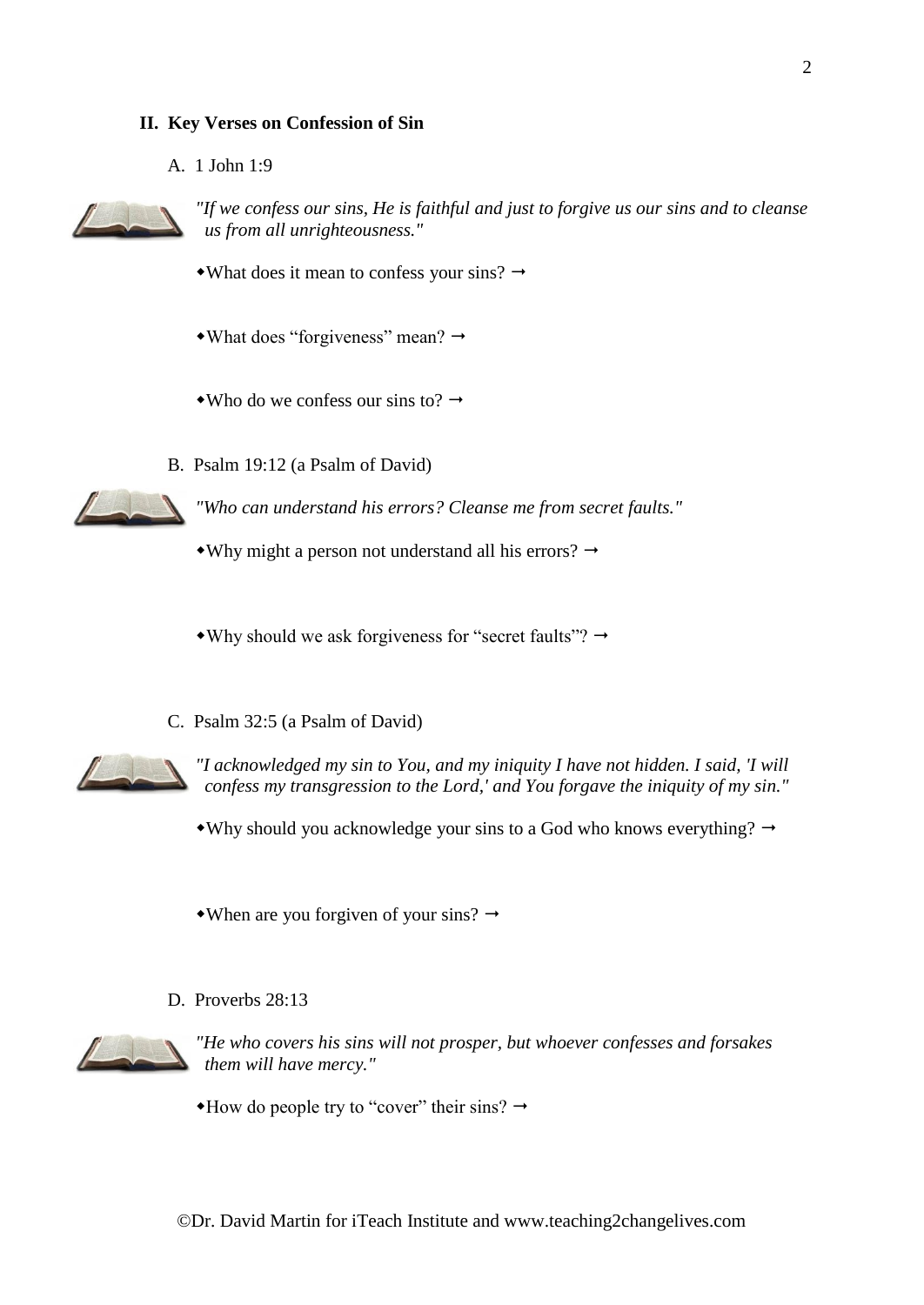• What does "they will not prosper" mean?  $\rightarrow$ 

• Why must we "forsake" our sin, as well as "confess" it?  $\rightarrow$ 

E. Psalm 51:2

*"Wash me thoroughly from my iniquity and cleanse me from my sin."*

 $*$  How are we "washed thoroughly" from our iniquity?  $\rightarrow$ 

 $*$ How are we cleansed from our sin?  $\rightarrow$ 

F. James 4:8



*"Draw near to God and He will draw near to you. Cleanse your hands, you sinners; and purify your hearts, you double-minded."*

 $*$ How do we draw near to God?  $\rightarrow$ 

 $*$  How can we "cleanse our hands" and "purify our hearts"?  $\rightarrow$ 

• What does it mean to be "double-minded"?  $\rightarrow$ 

G. James 5:16a



*"Therefore, confess your sins to one another, and pray for one another, so that you may be healed."*

 $\bullet$ What does it mean to "confess your sins to one another"?  $\rightarrow$ 

 $\triangleleft$ How/when are we to do this?  $\rightarrow$ 

• What are we to pray for each other about?  $\rightarrow$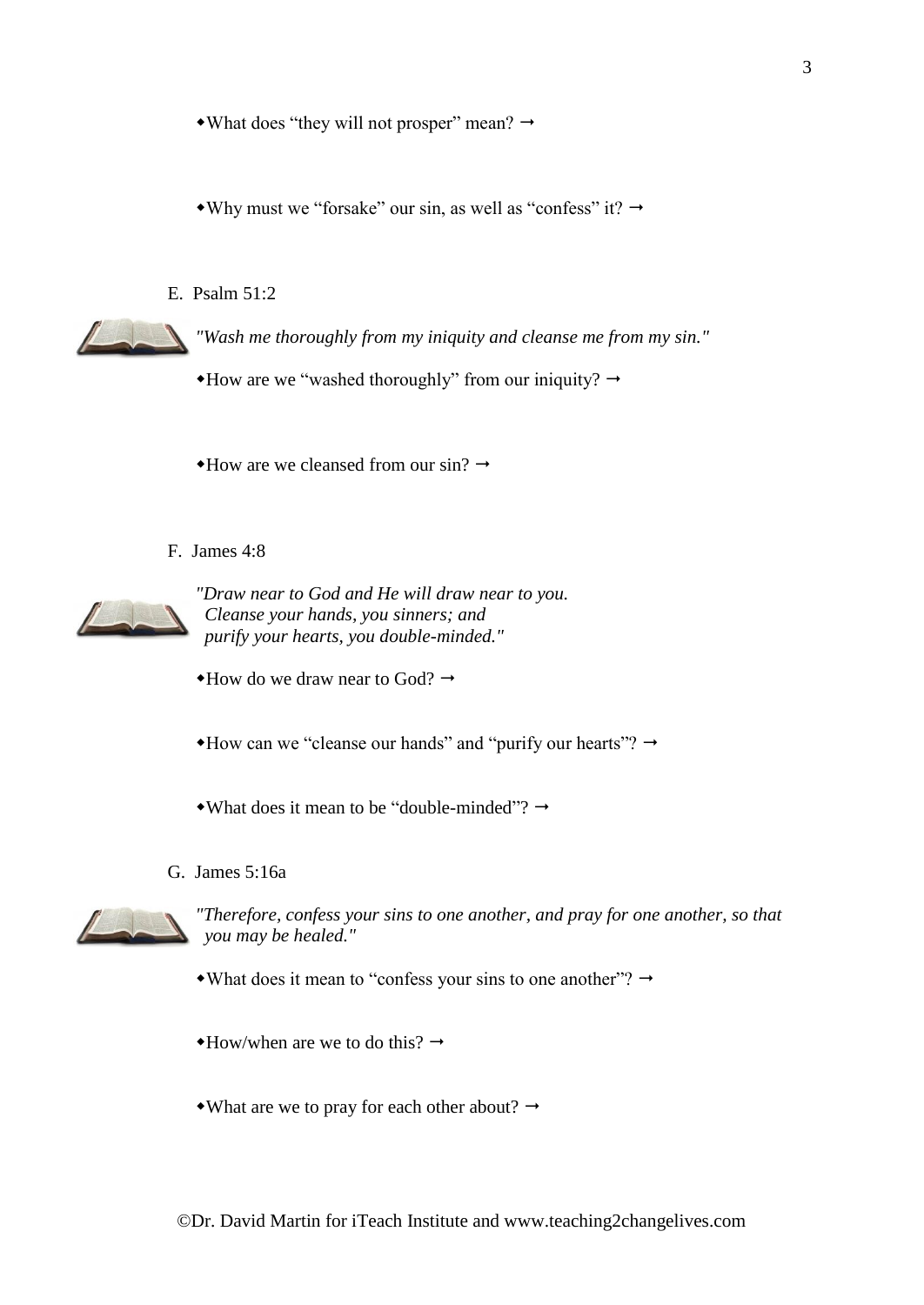#### **III. Important Teaching on Confession**

A. *What* is Confession of Sin?

Confession of sin is agreeing with God that what you thought, said, or did was sin, being sorry for it, and asking God to forgive you and to help you never to do it again.

B. *Who* Needs to Confess Their Sins?

There is a confession of sin that unbelievers are urged to make, but this confessing also includes the idea of confessing or agreeing with what God has said about the person and substitutionary death of Jesus Christ (Romans 10:9).

*"That if you confess with your mouth the Lord Jesus and believe in your heart that God has raised Him from the dead you will be saved."*



This confession is based on a heart of belief that Jesus Christ, the sinless Son of God, died in your place and was raised from the dead. This confession (agreement) brings forgiveness and everlasting life to you. You no longer stand condemned before God because of your sin. You have been forever pardoned (Rom. 8:1)

However, the confession being spoken of here is for those who have already accepted this salvation, but who have committed sin after receiving eternal life. The believing person does **not** stand condemned for this sin because that was settled when he placed his faith in Christ. What is affected now is the degree of fellowship he can have with the Lord who has saved him.

That **Believers** are exhorted to confess their sins after salvation is revealed in the key New Testament verse on confession, 1 John 1:9. John is writing this to Believers, as is seen by the fact that:

- 1) John uses special terms that indicate those he is sending this letter to already have a spiritual family relationship; *my little children, brethren, sons of God* (1 John 2:1,12,28; 3:1,13).
- 2) The writer, John, who we know was a believer, includes himself in 1 John 1:9 with the plural pronoun "we."
- 3) He makes specific statements elsewhere stating that those he is writing to are saved (1 John 2:12-14,21; 3:2; etc.).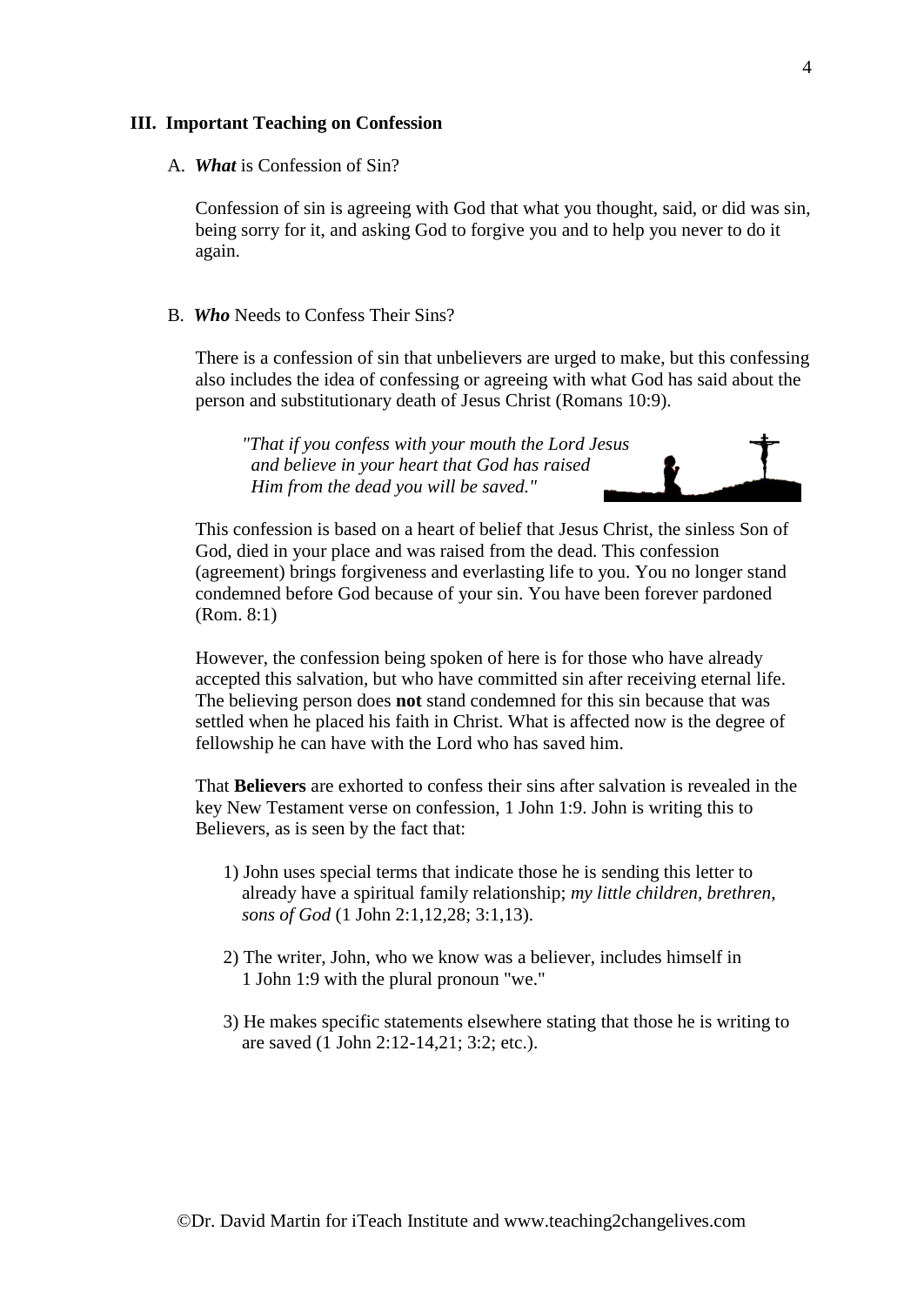C. When Should the Believer Confess His Sin?

If a Believer of any age truly desires to fully agree with God about a sin he committed, then he will want to confess it **immediately**--as soon as he recognizes what he has done is, in fact, sin. God is holy and cannot tolerate the presence of sin for a single moment. A true Believer should feel the same way and be alert to



the presence of sin in his life, whether in thought, word, or action--and immediately want to confess it to God. It is so sad that so many Christians seem content to tolerate sin in their daily lives. There are too few who are really searching their hearts to see if there is any sin present to confess. Every Believer needs to become like the psalmist who cried . . .

*"Search me, O God, and know my heart; try me, and know my thoughts; And see if there be any wicked way in me . . ." --Psalm 139:23,24*

Rather than having such a heart that seeks to search out sin and confess it, most seem satisfied to speak a general prayer of confession only occasionally, perhaps

only a few times a year. However, the Bible informs us that the old sinful nature we were born with is not removed until we are in heaven. Until then, we will experience the struggle between this sinful nature and the new nature we received at the moment of salvation (Galatians 5:17). Although God has provided us the power to have victory over this old nature, too often Believers fail to appropriate it and they fall into sin. When this happens, the first thing to do is confess the sin.



Thus, all Believers need to:

- 1) Recognize they do sin even after salvation (1 John 1:8)
- 2) Recognize the need to keep short accounts with God concerning that sin (confess it **immediately**)
- 3) Recognize that because one often yields to the power of his old sinful nature (and the temptations of the world and Satan), confession should be done **frequently**, probably several times a day.
- D. To Whom is Sin Confessed?

The answer found in 1 John 1:9 is God Himself. Why? Because all sin is, first of all, against Him and His standards (Psalm 51:4). He is the only One who can grant true forgiveness (Mark 2:7). The pronoun "he" used in 1 John 1:9 is clearly referring to God (mentioned in 1 John 1:5). Today there are no mediators between God and man except the Lord Jesus Himself (1 Timothy 2:5).

The Lord Jesus Christ has opened the way for all Believers to have direct access to God's presence. No earthly priest can truly grant forgiveness. Only God can.

©Dr. David Martin for iTeach Institute and www.teaching2changelives.com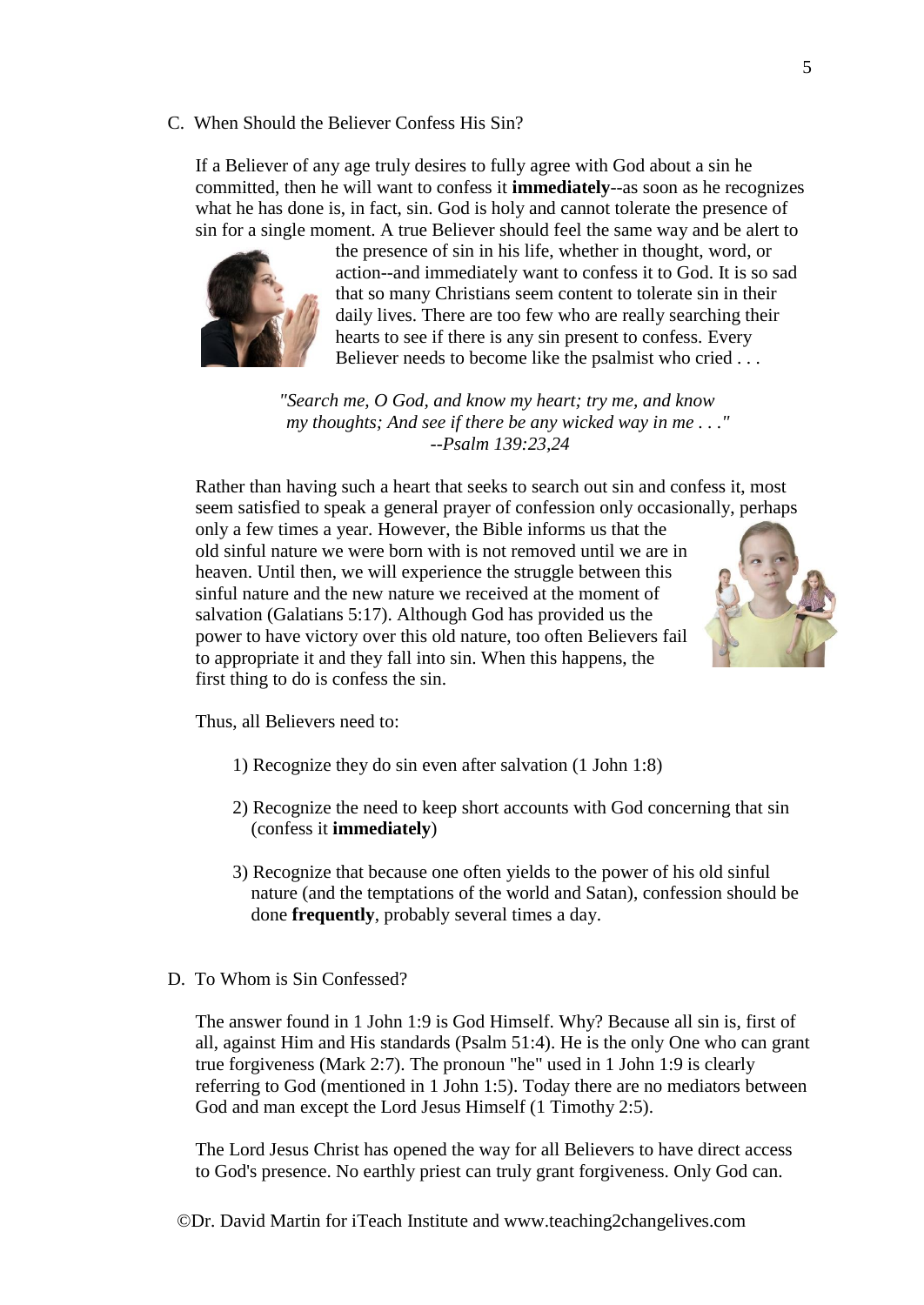So, we need to teach believing children and youth to go directly to God in prayer whenever they need to confess their sin.



Elsewhere in Scripture the principle is taught that one should also confess his faults to the ones he has openly offended (James 5:16a; Matthew 5:23,24). This means that if the Believer has said or done something against another person, after he confesses it to God, he should go to that person and ask for forgiveness.

E. How Should the Believer Confess His Sin?

The basic pattern to follow when confessing sin is:

1. Name your sin specifically

*"I realize that I sinned against you when I \_\_\_\_\_\_\_\_\_\_\_\_\_\_\_\_\_* 

*(name the specific sin).*

2. Express your sorrow for sinning and desire for forgiveness

*"I am sorry for displeasing You. Please forgive me."*

3. Express your desire to turn from that sin (true repentance)

*"Please help me to never do this again."*

F. What are the Results of Confession?

The promise from God in this verse is precious. When you truly confess your sins, then God promises to *forgive* and *cleanse* from all unrighteousness.

## **Forgiveness:**

The word *forgive* means *to send, to cancel, or to remove.* When God promises to forgive our sins, He is promising to remove them and no longer hold us accountable for them.

- $\triangleleft$ Psalm 103:12  $\rightarrow$
- $\triangleleft$ Isaiah 38:17  $\rightarrow$
- $\triangleleft$ Micah 7:19  $\rightarrow$
- $\triangleleft$ Hebrews 10:17  $\rightarrow$

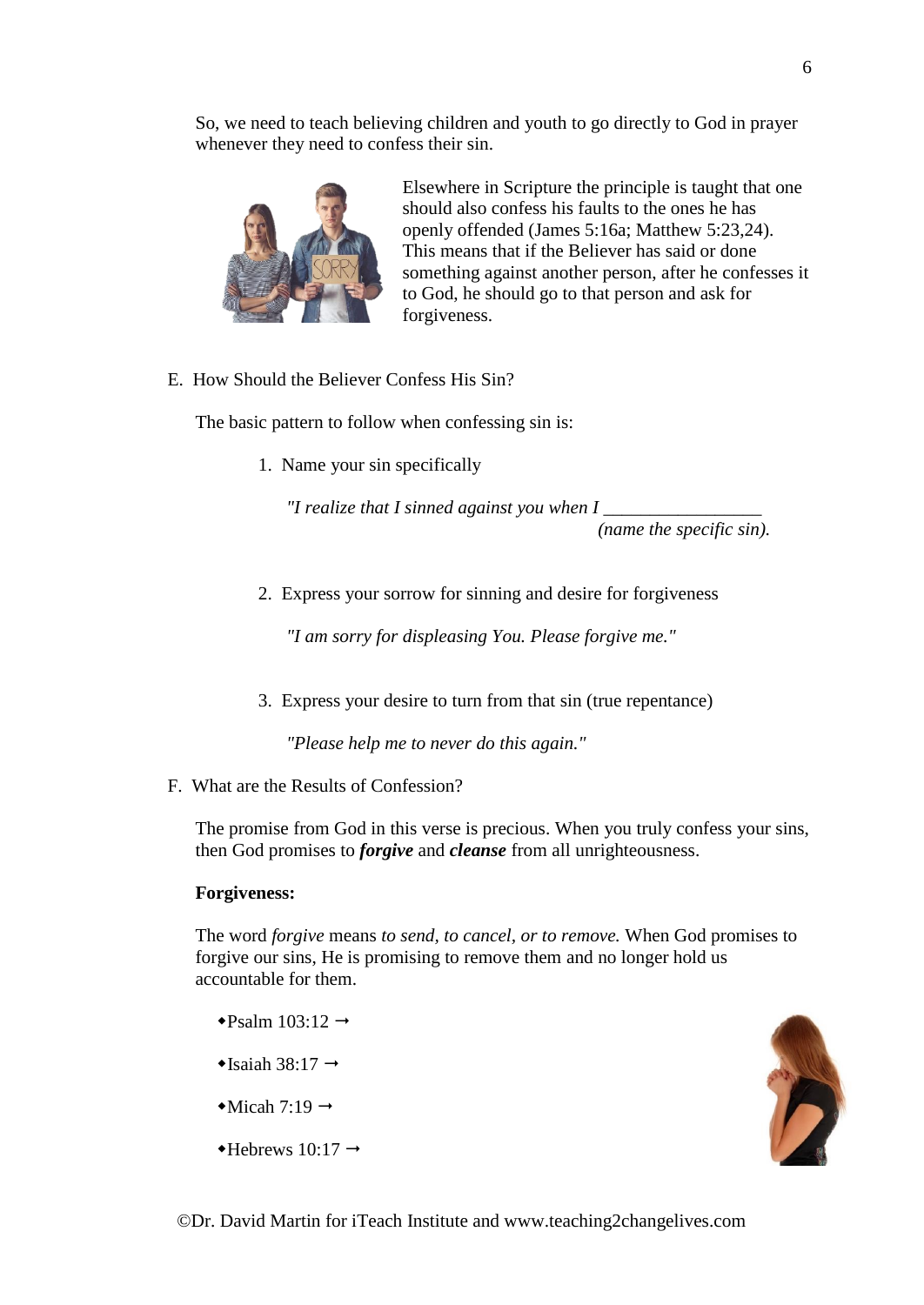They have all already been paid for by the Lord Jesus. When one believes on the Lord Jesus Christ for salvation, the eternal punishment all sins deserve is forever canceled and forgiven (past, present, and any future sins; Acts 10:43). However, fellowship with our heavenly Father is only restored when a person confesses his sin.

It is important to teach that although God promises to forgive the sin, He does not always send away all the consequences that may come to you because of your sin (see 2 Samuel 12:7-14; Numbers 20:12).

# **Cleansing:**

Confession also brings a **cleansing** from spiritual impurities that sin brings. This brings about the restoration to purity in one's life that is needed in order to have close intimate fellowship with a holy God (1 John 1:6). Notice 1 John says that a person will be cleansed from **all** unrighteousness, or anything that is hindering fellowship with God. The only condition is confession (total agreement with God about that sin).

G. Consequences of Unconfessed Sin in the Believer's Life

The effects of unconfessed sin in a Believer's life are quite serious. A careful study of the following scriptures should motivate one to take the matter of teaching believing children and young people about confession very seriously. Without confession, Believers will experience:

1. Loss of joy in the Christian life

Jesus and the New Testament writers have a lot to say about the genuine "joy" that is to be part of the Christian life. Unconfessed sin robs you of that joy. 1 John 1:9 was part of what was written so you would experience full joy as a Believer.

1 John 1:4  $\rightarrow$ 

1 John 1:9  $\rightarrow$ 

Psalm  $51:12 \rightarrow$ 



2. Loss of fellowship

This fellowship with God allows intimate sharing together and closeness. Sin limits, hinders, and can break this fellowship.

1 John 1:6  $\rightarrow$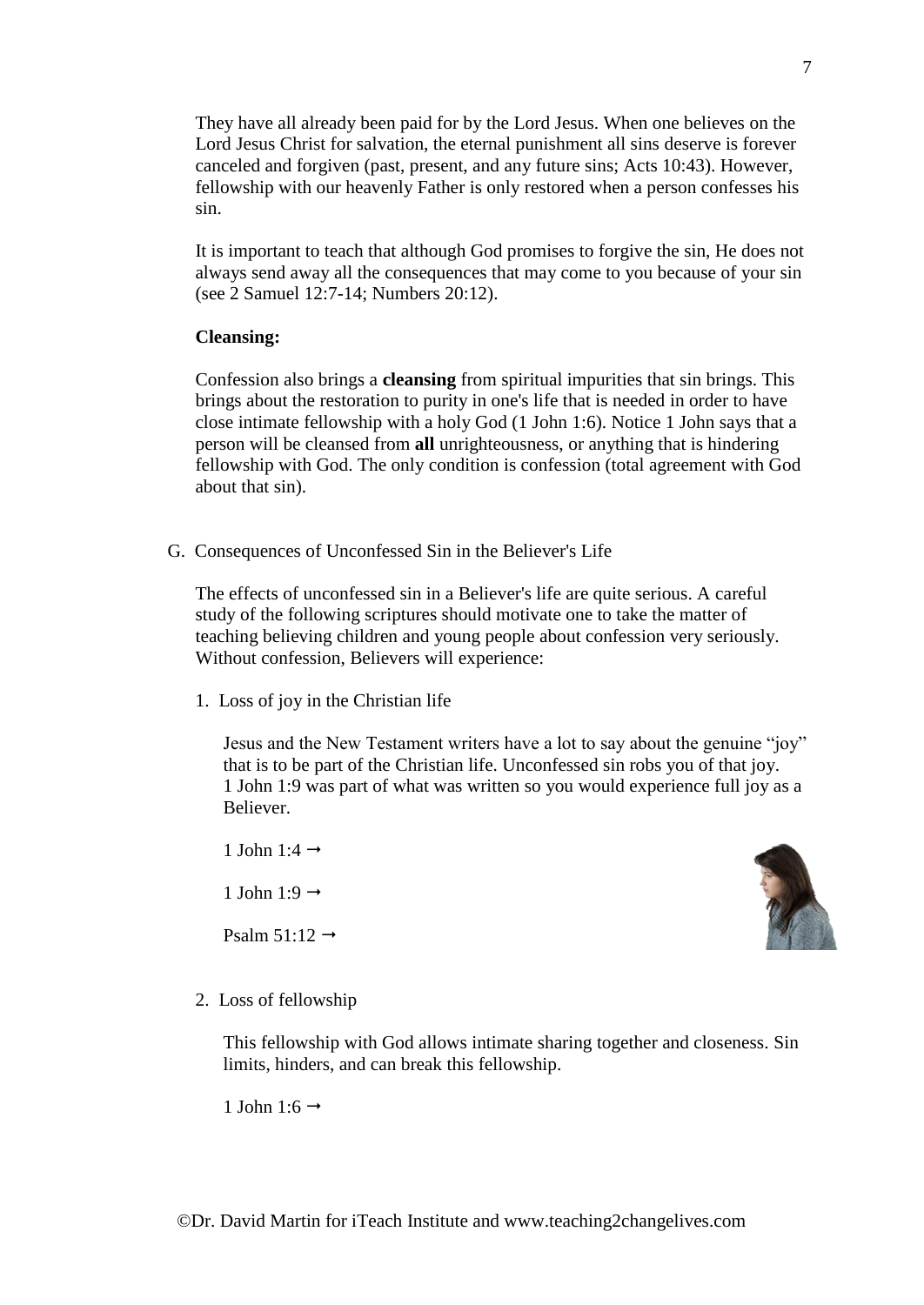3. Loss of fellowship with fellow Christians

Only as you are walking in purity will you truly have fellowship with fellow Believers. We are also told to separate from Believers who continue to live in sin.

1 John 1:7  $\rightarrow$ 

2 Thessalonians 3:6  $\rightarrow$ 

4. Loss of assurance of salvation

One can only experience assurance of his salvation as he is obeying God's commands--one of which is confession of sin.

1 John 2:3-5  $\rightarrow$ 

5. Loss of ability to understand spiritual truth

In 1 Cor. 3:1-4, their continuing in sin kept them from being able to understand deeper spiritual truths.

1 Corinthians 3:1-4  $\rightarrow$ 

6. Loss of answered prayer

The Bible is clear in revealing that personal sin hinders our prayers. God will not fully respond to our pleas as long as we are holding on to our sin or wrong motives for our prayers.

Psalm 66:18  $\rightarrow$ 

James 4:3  $\rightarrow$ 

7. Loss of special opportunities to serve God on earth

The Apostle Paul shared his fear that having overlooked sin in his life would lead him to be a "castaway," one who would be disqualified from further ministry for God.

1 Corinthians 9:24-27  $\rightarrow$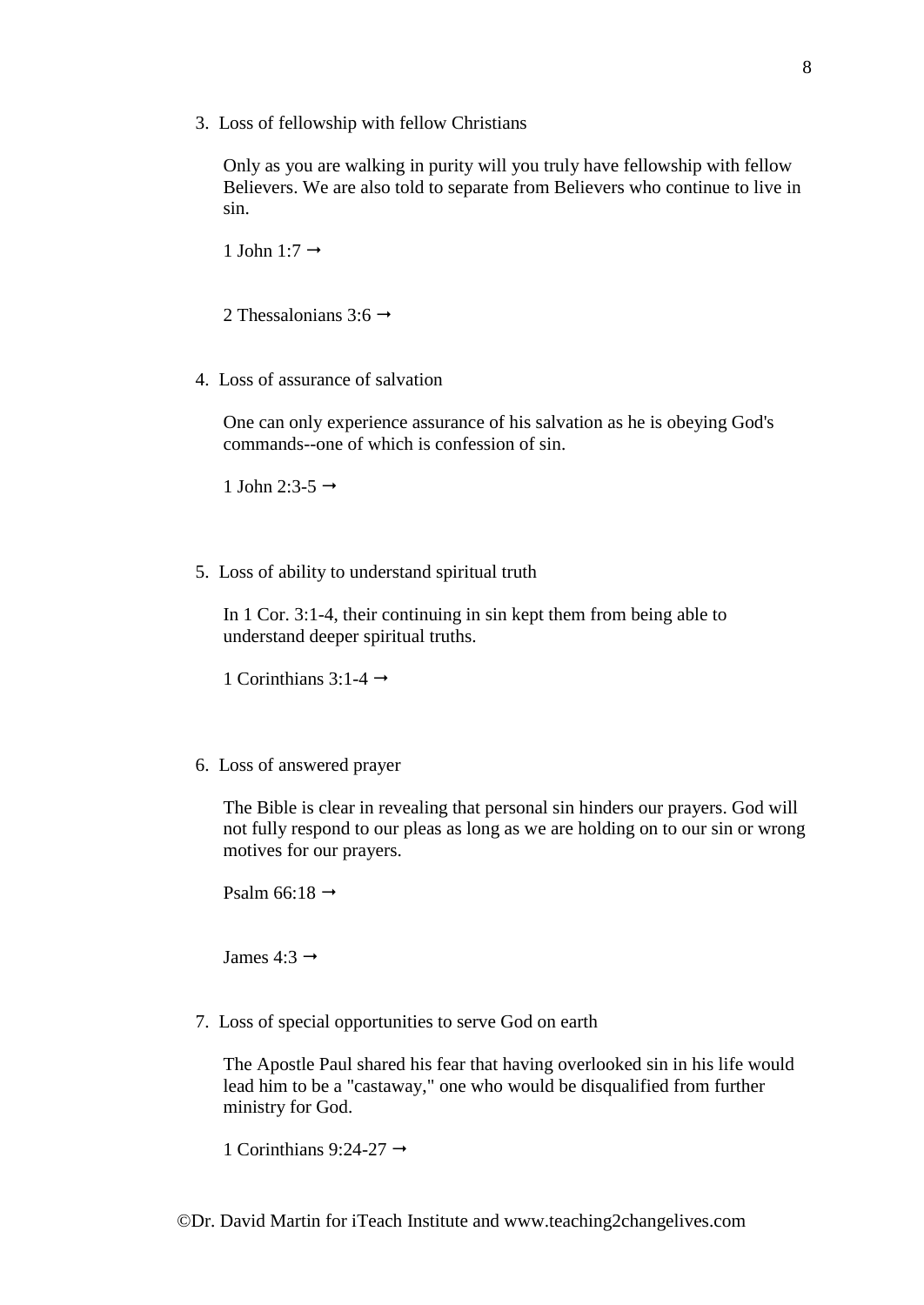8. Loss of blessing and prosperity in life and ministry

The Bible is full of examples of God taking His hand of blessing off His children who were disobedient to His will and His word.

Proverbs  $28:13 \rightarrow$ 

9. Loss of good health is possible

The Apostle Paul revealed that there were several Believers in the church at Corinth who were experiencing physical weakness and sickness due to their sinful practices.



1 Corinthians  $11:30 \rightarrow$ 

James 5:16  $\rightarrow$ 

10. Loss of physical life prematurely is possible

The New Testament states that there is "a sin unto death". This happens when Christians continue in sinful practices that tarnish the name of Christ and affect their wellbeing and that of others around them.

1 Corinthians  $11:30 \rightarrow$ 

1 John 5:16  $\rightarrow$ 

11. Loss of sensitivity to sin in your life

Paul says a "seared" conscience can come from continuing in sin and ignoring the Spirit's conviction. This means your sense of right and wrong are no longer working properly.

1 Timothy 4:2  $\rightarrow$ 

12. Chastisement from God in your life circumstances

The Bible says that God will chasten true Believers who choose to continue to live in sin.

Galatians 6:7  $\rightarrow$ 

1 Timothy 6:10  $\rightarrow$ 

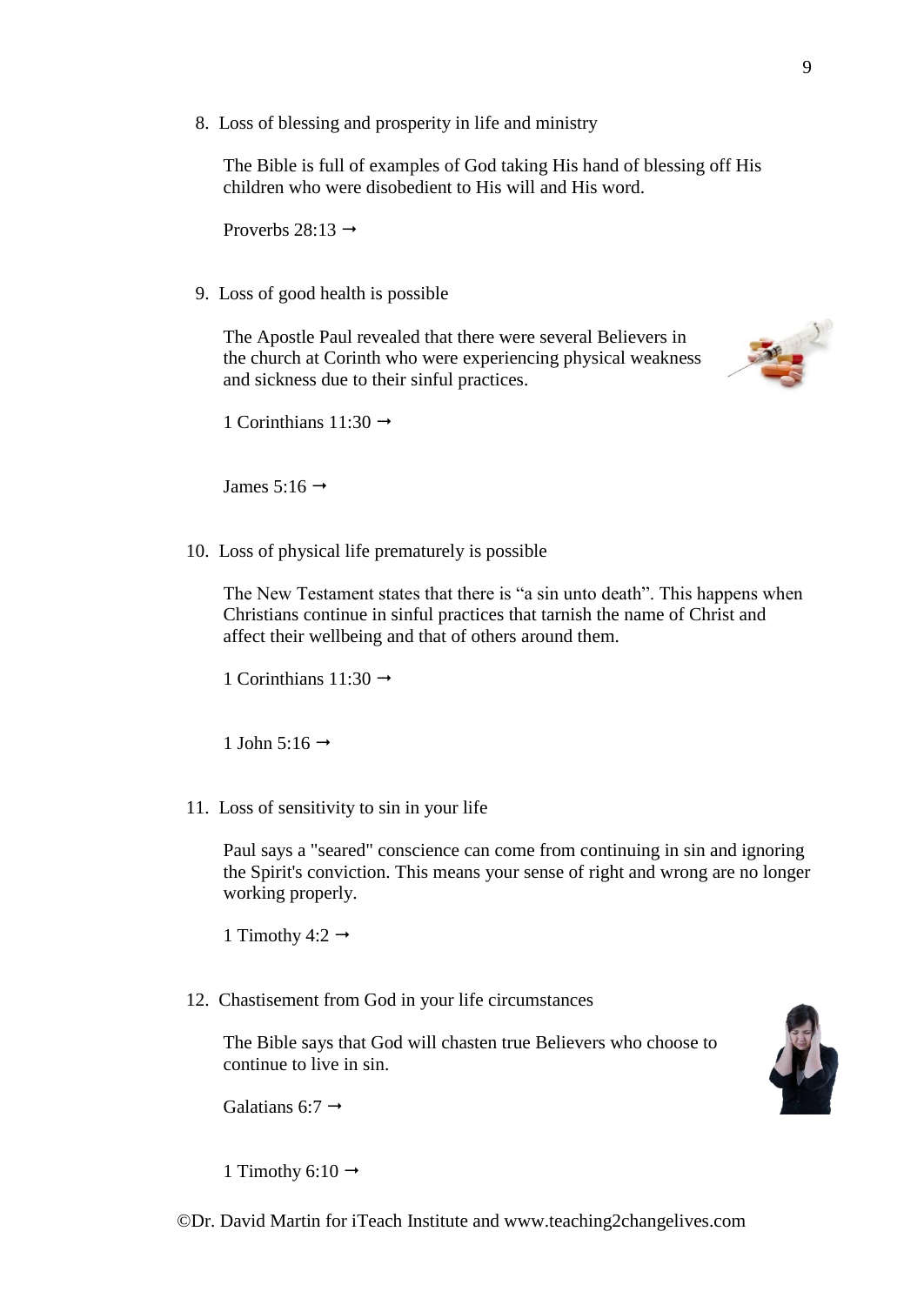Hebrews 12:5-7  $\rightarrow$ 

13. Loss of reward in heaven

Unconfessed sins such as pride or selfish motives in serving God will cause some good deeds to be burned up as "wood, hay, and straw," causing a loss of rewards at the Judgment Seat of Christ.

1 Corinthians 3:10-15  $\rightarrow$ 

2 Corinthians 5:10  $\rightarrow$ 

All of the above consequences for unconfessed sin should motivate us as a parent, teacher, or discipler to practice confession of sin on a regular basis, as well as teach it to the children and young people we have contact with.

How long has it been since *you* confessed your sin?

## **IV. Ways to Teach about Confession**

- A. Through Specific Bible Lessons (make confession your main truth in these lessons):
	- 1. Joseph forgives his brothers
	- 2. Aaron and the golden calf
	- 3. Miriam and Aaron criticize Moses
	- 4. David sins with Bathsheba
	- 5. The Judges series
	- 6. Jesus washes the disciples' feet
	- 7. The parable of two debtors
	- 8. The martyrdom of Stephen



- B. Through Special Lessons
	- 1.
	- 2.
	- 3. 4.
	- 5.